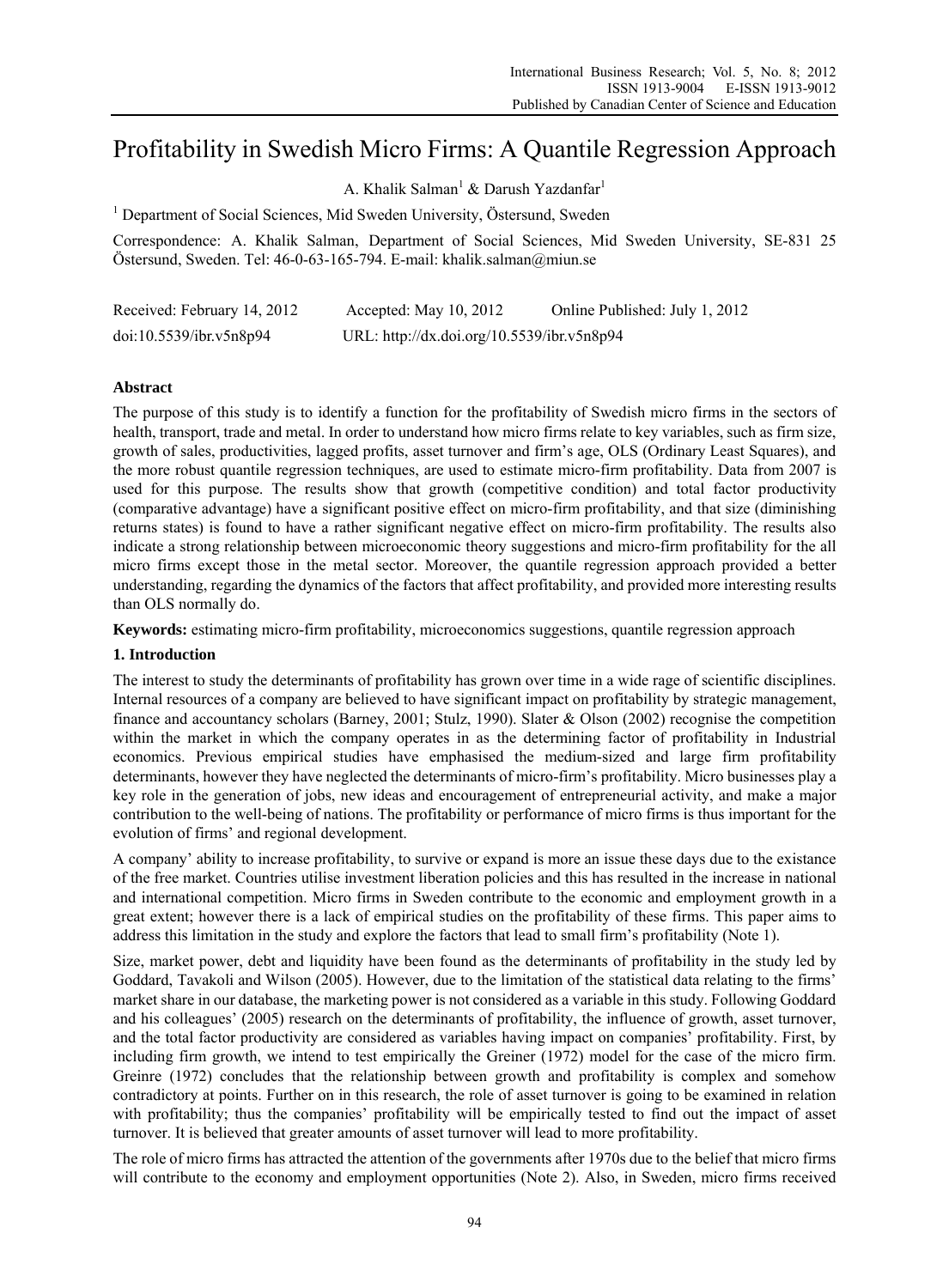positive appraisals in the subsequent economic stagnation of the 1990s, and even in the recent financial crisis 2009. Although the micro-firm policy in Sweden has been in effect since the 1980s, from the perspective of helping the weak overcome economic disadvantages, Sweden's Government revised the micro firm basic law for the first time in the 1980s, which characterised micro firms positively, as sources of the country's economic vitality, and creating employment opportunities. The revised law declared that the Government has the responsibility to offer the necessary support to promote the start-up of new firms.

The main contribution of this paper is its exploration of the profitability determinants of Swedish micro firms for 2007. The relationship of firm size, age, total factor productivity, firm growth, asset turnover and profitability is examined for a large sample of micro firms in Sweden. These firms have between 1 and 9 employees, and operate in the whole of Sweden. The year 2007 covers a time of major changes in the regions' industrial policy and in government policy. Our evaluation is also an attempt to highlight the effects of various regional development policy programmes on the growth and formation of firms. Our results, from a large sample of micro firms, show that the relationship of profitability, size, growth and productivity of firms is highly sensitive to the methods of estimation, functional form and definition of profitability.

Micro firms are excellent samples for studying the profitability function. All firms have the same objective measures of firm profit, and thus it is possible to identify firm performance and profitability life cycles. The current study thus replicates and extends past studies on profitability. Most past studies tended to treat all firms as equal, and ignored variations in characteristics that may be related to their ability to affect organisational profit. It seems reasonable to investigate further the possibility that all firms, or in the case of micro firms, do not have equal ability, and that those with superior ability may be better able to generate improvement in profitability. Most previous studies have used descriptive statistics methods, the generalized methods of moments (GMM), and the ordinary least squares (OLS) techniques to analyse the profitability of micro firms. In this study we will use the OLS and the more robust quantile regression techniques.

We investigate the profitability determinants of the four micro firms for the cross-section of Swedish data, for 2007. The data is collected from Affärs Data, which maintains a comprehensive database of financial and accounting records for all limited liability and listed companies in Sweden, and covers all firms listed in the Swedish Central Register of Enterprises.

Since there are no other papers dealing with micro firm's profitability that apply quantile regression, this study contributes to the literature on micro-econometrics of economics of firm by applying for the first time quantile regression method to examine the impact of firm size, growth, age, productivity and assets turnover on its profitability.

The relationship between growth rate as dependent variable (measured in term number of employees) and the lagged number of employees and dummy variable (as two independents variables) has merely been investigated by Alex Coed. Werner HölzI (2009).

The main purpose of this study is to provide additional empirical evidence to measure the profitability determinants of micro firms, with special reference to Sweden. Specifically, our aim is to identify the relationship between firm's profits and factors, such as the size, age, asset turnover, and firm age, that influence profitability.

For several reasons, firstly, Sweden provides interesting context for this study owing to their position as economies in transition and had joined the position of the more industrial European countries in the period under study. Secondly, it had adopted new policies for development, great support to small and micro firm companies, and more dependence on industry, moving towards increased globalization, and international competition. Hence, an innovative feature of this study is evolution of profitability model during a country's transmissions to new technological status. Thirdly, it also permits estimation of the profitability model become more or less similar over time with respect to change in productivity, quantity sale and number of employees. Accordingly, this study provides useful insights, at the cross-country rank, about change in a major activity, within each of economy.

The remainder of this paper is organised as follows: Section 2, presents a review of some relevant literature. In Section 3, we discuss the methodology used in this paper, while Section 4 presents the results and the important findings. Finally, in Section 5, we give some conclusions and policy recommendations.

# **2. Literature Review of the Determinants' Selection**

Methodologically, in order to improve the validity of results, this study implements a different method, analysing more variables than the other studies. In addition, we shift in the research perspective, and use large sample of unlisted micro firms in four industries predominated by service segments instead and thereby extends previous research. Moreover, whereas variables such as assets turnover, total factors productivity have not been regarded as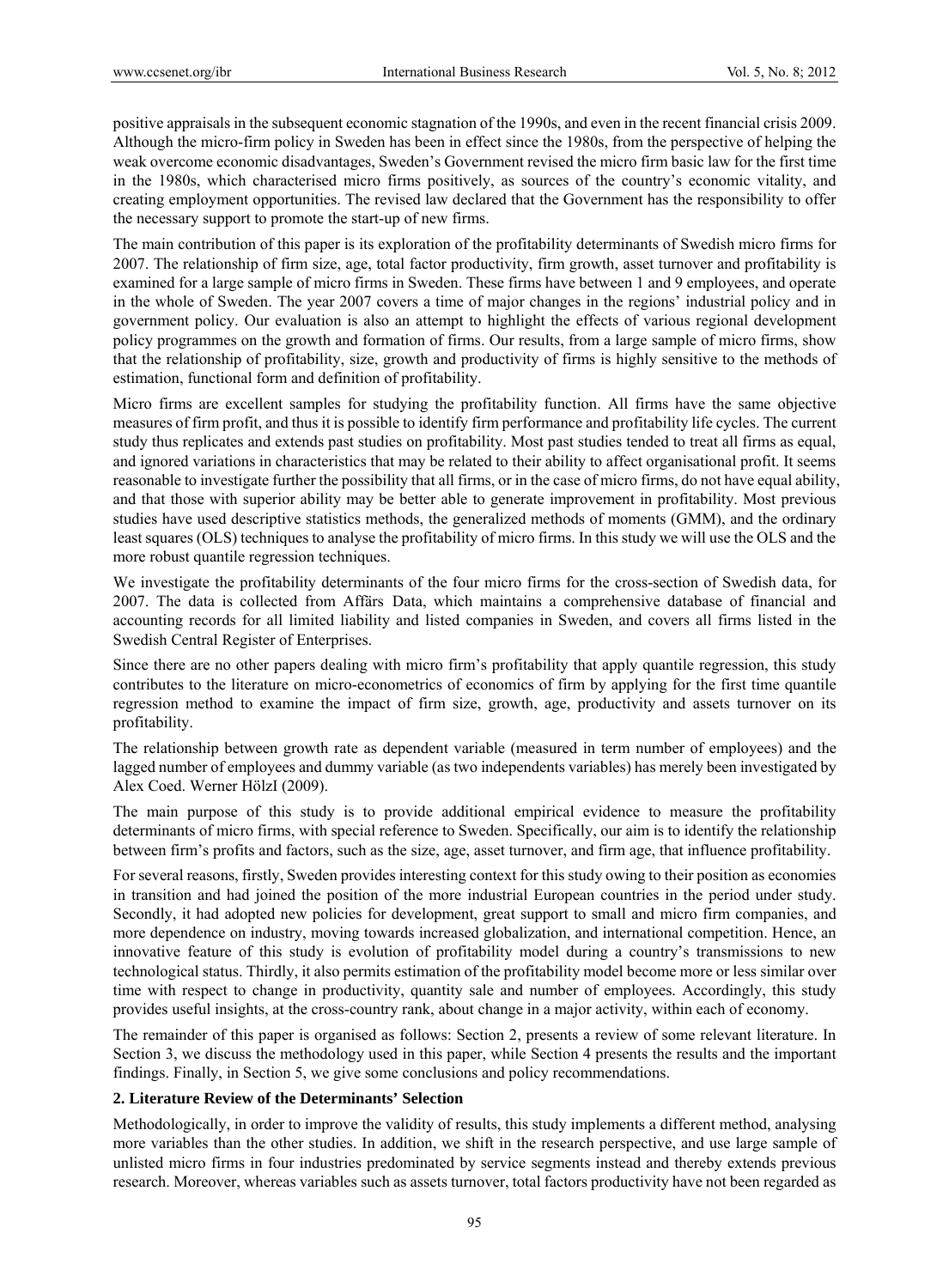the important determinates in micro firm profitability function in existing quantitative studies of productivity and growth in Scandinavian, our study highlights on these key profitability determinants. Further, former Scandinavian studies have not considered the microeconomics suggestions such as the comparative advantage condition and competitive market effects (substitution effect). Additionally, most of the previous international studies measured the size variable by the quantity sale or assets. However, in this study the number of employees have been uses as proxy for size based on the microeconomics theory hypothesis that the law of diminishing returns states that as a firm uses additional of a variable factor of production with a given quantity of the unchanging factor of production, the marginal return of the variable factor *eventually diminishes*. Microeconomic theory suggests that comparative advantage may be important determinants of the profitability, consequently, the previous studies have not even consider the comparative advantage variable as a determinant for the micro firms profitability models.

The study focuses on a broad set of Swedish micro firms, in the trade, transport, health and metal sectors. For the classification of micro firms by size we use the definition applied by the European community (Europstat, 1994), where micro firms have 1–9 employees. Next, we present the possible relationship between explanatory variables and the profitability of Swedish micro firms.

# *2.1 Lagged Dependent Variable (Profitability)*

The competition in the markets has got a role in determining company's profitability. Regardless of the divergence that exists in the market, the companies retain their profitability over time by the market dynamics. As some companies leave the market, the new ones start operating (Mueller, 1986). The higher persistence of profitability is more prevalent in the larger companies due to their greater flexibility to the changes in the market comparing to the smaller firms (Dilling-Hansen, 2005).

The company's characteristics as well as the market specifications are recognised as determining the profitability of a company and the lagged profitability is used as a proxy variable for the persistence of profitability (Hawawini et al., 2003; Schumacher & Boland, 2005). Previous profit such as retained earnings, product and process innovation also help the company to invest and develop; the more the previous achievements, the stronger the company in retaining its competitive advantage. The role of lag dependency of profits has been emphasised by Geroski and Jaquemin (1998) as well.

## *2.2 Growth*

The growth of the quantity sale is independent variable in this study to reflect the national and international competition and the Swedish micro firm access to the markets. Our measure of firm growth is measured by the percentage change in quantity sale. In keeping with former studies, we define firm growth as the Logarithm difference of quantity of sale:  $(GR = Qs_1 - QS_0 x100)$ .

## *2.3 Firm Size*

In order to measure the firm size, conventionally the total number of employees, sales and the amount of poperty are the factors that are measured. The recent research has focused more on the number of employees as the measurement of the size. The size is mainly investigated due to the interest to find out the relationship between employment and size. That is why; we have also adopted the number of employees as a measure of size in the Swedish case, because the government began to show an interest in the role of micro firms from the viewpoint of maintaining economic power, and creating employment opportunity. Meanwhile, we thought that the number of employees variable can control for various factors characterising the sample firm, its performance, human capital and the labour market conditions as well.

The company size has a critical role in determining profitability (Dilling-Hansen, 2005; Gschwandtner, 2005; Hardwick, 1997; Winter, 1994; Wyn, 1998). Persistence of profitability is greater in larger companies, because compered with smaller companies, the larger ones have more access to resources and consequently they have more flexibility to the changes in a dynamic market. In contrast, having based their arguments on agency theory, some believe that company size has a negative relationship with the profitability, due to the increasing clashes and dissention between the shareholders and the managers, these conflicts will lead to lack of control (Pi & Timme, 1993). Jensen and Murphy (1990) discuss that larger firms enhance the managers' salary and job security; however, this will result in the managers' having less focus on improving the company's financial gains. This negative relationship between the company size and profitability has been also found in Harhoff et al. (1998) study on the manufacturing, service, trade and construction industries.

The fact that the number of employees has been regarded as proxy for size is based on the microeconomics theory hypothesis that the diminishing returns. The theory explains that as a firm uses additional of a changeable factor of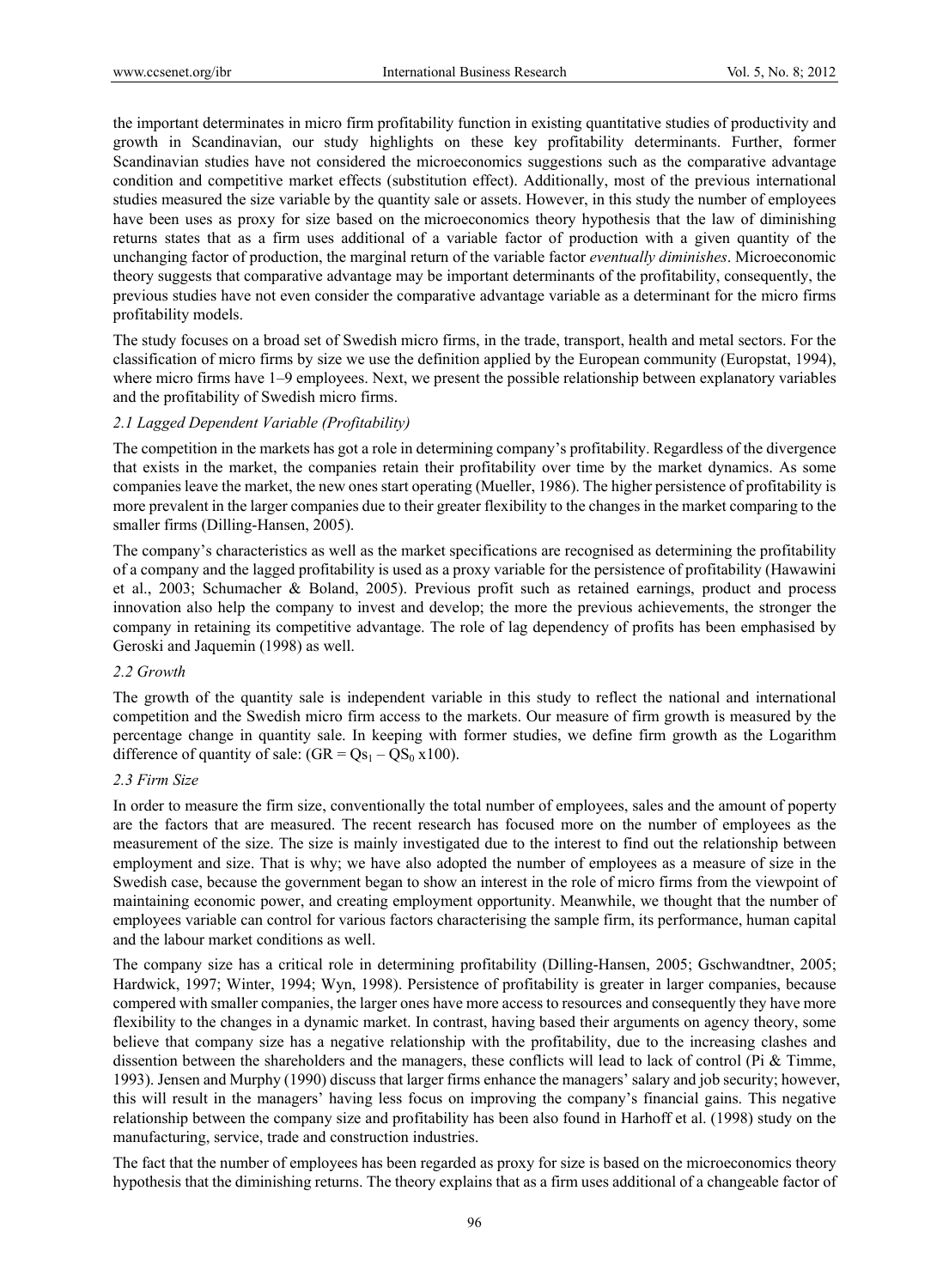production (worker) with a same quantity of the fixed factor of production, the marginal return of the variable factor *eventually diminishes.*

## *2.4 Firm Age*

Firm's age has been found as an explanatory variable for profitability in the empirical research. According to Evans (1987), age and profitability are positively related, and the growth of a younger firm is faster than that of an older one. Glancey (1998) has relayed the profitability to the firm age as well; however, he claims that dynamic economies of scale and experience are drivers for profitability in older firms. Reputation is also believed to be influential for gaining higher margins and profitability. In contrast, some have observed a negative relationship between age and profitability due to consolidation of behaviours that have been developed overtime and not easily amenable to change. This study has also found that the effect of firm age on firm profitability is significantly negative.

## *2.5 Total Factor Productivity Growth*

Demsetz (1973) introduces the superior firm hypothesis in which the level of efficiency distinguishes the firms from each other. The higher productivity gains a competitive edge for a company over the less productive competitors and leads to profitability. It is believed that firms' profitability is higher when they have got higher degrees of total factor productivity. Jovanovic (1982) extends this argument when he emphasise that the firms with lower levels of productivity exit the market and the ones with higher levels of efficiency will survive in the market.

The firms have higher levels of profitability when the productivity is greater and more persistent. This finding lens supports the firm hypothesis in Demestz (1973). High levels of total factor productivity cause high firm profitability. A potential explanation is that high productivity, manifested in, for example, low average production costs, higher product quality or higher output quantities, with fewer inputs, and lead to high profit.

Consequently microeconomics theory implies that comparative advantage of Swedish companies' production may be important determinants of the profitability. However, the previous studies have not even considered the comparative advantage of production variable as a determinant for the Scandinavian micro firm profitability or growth models. This factor reflects the opportunity cost of production in relative terms for Swedish companies with Scandinavian companies and technological progress as well. Accordingly, since firms from a developed country should have a comparative advantage in innovation and advanced products made by highly skilled worker using superior technology, a positive sign of productivity is expected. Based on the fact that economies of scale and the fixed costs related to productivity, it can be expected that a positive influence of firm total factor productivity on the profitability.

## *2.6 Asset Turnover*

The sales revenue generated by each unit of asset is called asset turnover, which is a critical measurement for evaluating the efficiency of the firm. This can be calculated turnover when the sales revenue, is divided by the total net assets. Changes in the firm's productivity might lead to changes in asset turnover that reflects changes in the firm's current profitability. As a result, asset turnover and its variations will predict the possible future fluctuations in the firm's profitability. The sign of the coefficient for the asset turnover founded in our study is significantly positive. This implies that the higher the level of asset turnover, the more profitable the micro firms. We also find that asset turnover correlates positively with the dependent variable, profitability. Asset turnover measurement is the quantity sales divided by total assets multiplied by 100. We regress the percentage ration.

## **3. Methodology**

## *3.1 Model Specification*

In this section, we present the specification of the model we used in our analysis, together with the estimation methodology. The main task is to distinguish the effect of the different independent variables on the profitability of the micro firms. The basic empirical model is as follows:

$$
Y_t = \alpha + B_1 \text{Ln} X_{t-1} + B_2 \text{Ln} X_{t2} + B_3 \text{Ln} X_{t3} + B_4 Y_{t-1} + B_5 \text{Ln} X_5 + B_6 X_6 + \varepsilon_t \quad t = 1, 2, \dots T \quad (1)
$$

 $Y =$  the profitability (the ratio of operational results to total assets %)

 $X_1$  = growth rate of sales (measured by the growth of quantity sales to reflect competitive condition)

 $X_2$  = size (logarithm of the number of employees to present the law of diminishing returns)

 $X_3$  = total factor productivity growth (measured the comparative advantage of production or opportunity cost of producing a good. This represents also the opportunity cost of production in relative terms for Scandinavian and Swedish micro firms.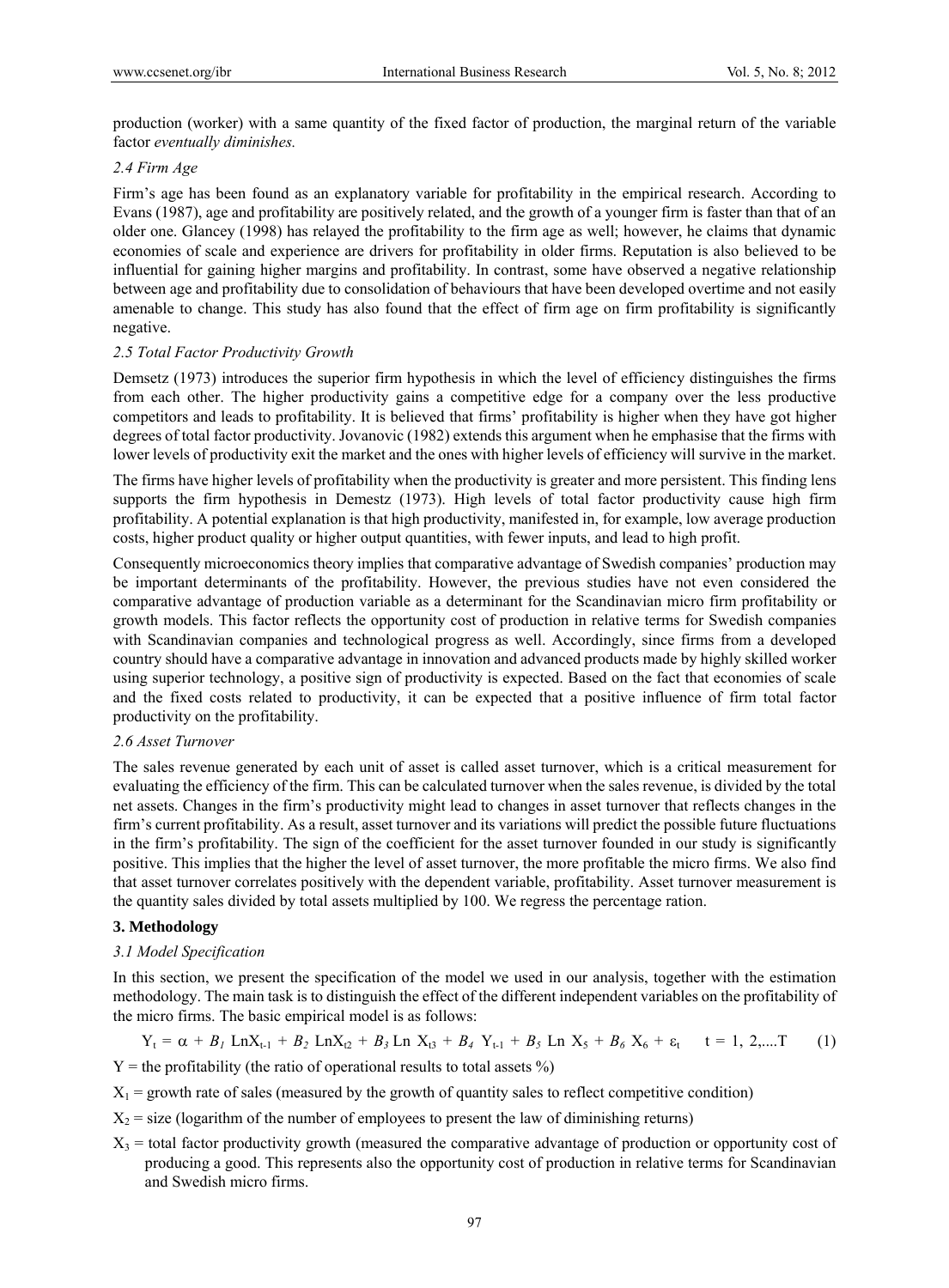$Y_{t-1}$  = lagged dependent variable profitability (proxy variable to capture the unobserved variables such as the exchange rate)

 $X_5$  = asset turnover (the ration of quantity sales to total assets %)

$$
X_6 = age
$$

 $\varepsilon_t$  = error terms assumed to be:  $\varepsilon_t \sim N(0, \sigma^2)$ .

 $Ln =$  the natural logarithm

 $t-1$  = lagged period

 $\alpha$  = an intercept, and *B<sub>1</sub>*, *B*<sub>2</sub>, *B*<sub>3</sub>, *B<sub>4</sub>*, B<sub>5</sub>, and *B<sub>6</sub>* are parameters associated with the respective independent variables included in the model. T is the total number of observations. This model is estimated separately for each of the four categories of Swedish micro firms, namely: Retail trade, Metal, Transport and Health. These four firms were chosen because they were the four foremost firms in Sweden.

## *3.2 Estimation Methodology*

In this section, we present the estimation methodology used to study and analyse the profitability of these four categories of micro firms. Previous international studies have either used descriptive statistics or OLS to analyse the profitability of micro firms. In this study, in addition to these methods, we also apply a more robust estimation methodology, such as the quantile regression technique.

We start by estimating our model using the quasi-panel methodology, by applying the OLS method to the data for 2007. The results' estimation is presented in Tables 3, 4 and 6 in Section 4.

However, due to a few reasons, it is preferred to estimate the linear models by utilising quantile regression. Firstly, identifying the average behaviour has been targeted by most econometric techniques. Through a quartile regression, the distribution of the firm's growth and performance can be taken into consideration; thus, this technique can reveal a better account of the relationships between the variables. In this research, profitability and performance are studied in details and applying quantile regression enables us to analyse the relationship between performance and profitability more in details, and helps to investigate how long the jobs created will last and if high performance is the result of high profitability in the firms.

In addition, we know that the standard-squares assumption of a normally distributed error term does not hold for our data, because the profitability variable follows skewed and fat-tailed distribution as demonstrated in Figures 1.



Figure 1. The distribution plots of the four sectors' dependent variables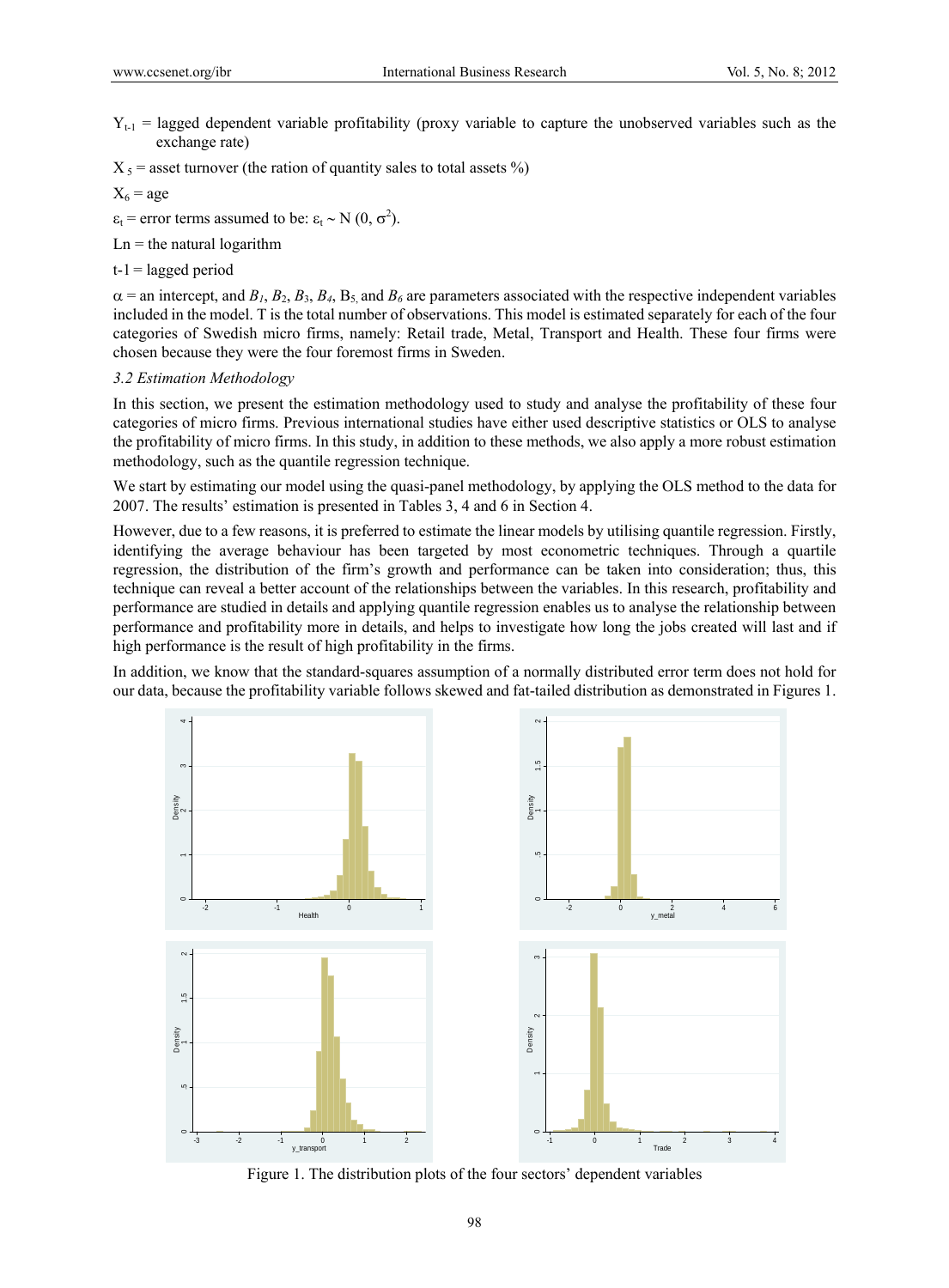Therefore, the use of quantile regression weakens the assumption that the distribution of normality of the error terms that they are identically distribution at all the parts of the conditional distribution. This will provide us with the opportunity to investigate at different points of the conditional distribution of the differences in the relationship between the endogenous and exogenous variables. The partial correlation changes across the quantile will be examined through utilising quantile regression, this will shed some light on how the explanatory variables shape the distribution.

Conditional quantile functions can be estimated by the statistical technique of the quantile regression. Whereas the models for conditional mean functions can be measured by minimising sums of squared residuals through classical linear regression methods. Therefore, models for the conditional median function and the full range of other conditional quantile functions can be estimated through a mechanism offered by quantile regression methods. There is less sensitivity to outliers and departure from the normality assumption when quantile regression rather than linear regression methods are used. Coad and Rao (2008), Fotopoulos and Louri (2004), and Reichstein et al. (2009) have used quantile regression methods in analysing the firm growth.

Koenker and Bassett (1978) originally suggested quantile regression as an alternative method to the OLS. This was introduced as a more robust regression technique that can be applied when there is not a normal distribution in the errors. The conditional quantile is specified as a linear function of covariates through the quantile regression. For the  $\theta^{th}$  quantile, a common way to rewrite model (1) is as follows:

$$
y_t = x_t' \beta_\theta + \varepsilon_{\theta t},\tag{2}
$$

where  $\beta_\theta$  is a vector of regression parameters corresponds to the  $\theta^{\text{th}}$  quantile,  $x_t$  is a vector of explanatory variables, *y<sub>t</sub>* is the dependent variable, and  $\varepsilon_{\theta t}$  is error term. The  $\theta^{\text{th}}$  conditional quantile of *y* given *x* is

$$
Q_{\theta}(y_t | x_t) = x_t' \beta_{\theta}
$$

At this stage the assumption that  $Q_{\theta}(\varepsilon_{\theta t}|x_t) = 0$  should be satisfied.

For more discussion regarding this methodology and its applications we refer to Hao and Naiman (2007).

The  $\theta^{\text{th}}$  quantile regression ( $0 \le \theta \le 1$ ) of y is the solution to the minimisation of the sum of absolute deviation residuals:

$$
\min_{\beta} \frac{1}{n} \left( \sum_{i: y_i \ge x'_i \beta} y_i - x'_i \beta \big| \theta + \sum_{i: y < x'_i \beta} \big| y_i - x'_i \beta \big| (1 - \theta) \right) \tag{3}
$$

Now, by weighting the residuals differently we can estimate different quantiles or percentiles. In the situation when we let the residuals receive equal weight, we can estimate the median regression. When estimating the  $75<sup>th</sup>$ percentile, we let the positive residuals to be weighted by 0.75 and the negative residuals by 0.25, and so on. Processing in this manner the quantile regression minimises the weighted absolute values of the residuals and at the same time uses all the available data. However, this cannot be done when applying the OLS.

In our study, we use quantile regression methods to estimate the  $25<sup>th</sup>$  through to the  $75<sup>th</sup>$  percentile. In our tables we only present results for the  $25<sup>th</sup>$ ,  $50<sup>th</sup>$  and  $75<sup>th</sup>$  percentiles. Note that the 50% quantile regression is also called the median regression method, which fits the regression hyper plane that minimises the sum of the absolute residuals rather than the sum of the squared residuals. In this manner, we can get a better insight into the effects of the independent variables on the dependent variable, at different parts of the profitability distribution. The calculations were performed using the statistical program package STATA Version 11.0

#### **4. Results**

In this section we present the most important results regarding the descriptive statistics, and the estimation results of the OLS and the quantile regression methodologies.

## *4.1 Results of the Descriptive Statistics*

Table 1 displays the means, standard deviations, coefficients of variation, skewness and kurtosis for the profitability variable for all micro firms. The coefficient of variation results show that the profitability of the metal firm, from year to year, fluctuates more than the profitability of the other firms. Health shows the most stable results.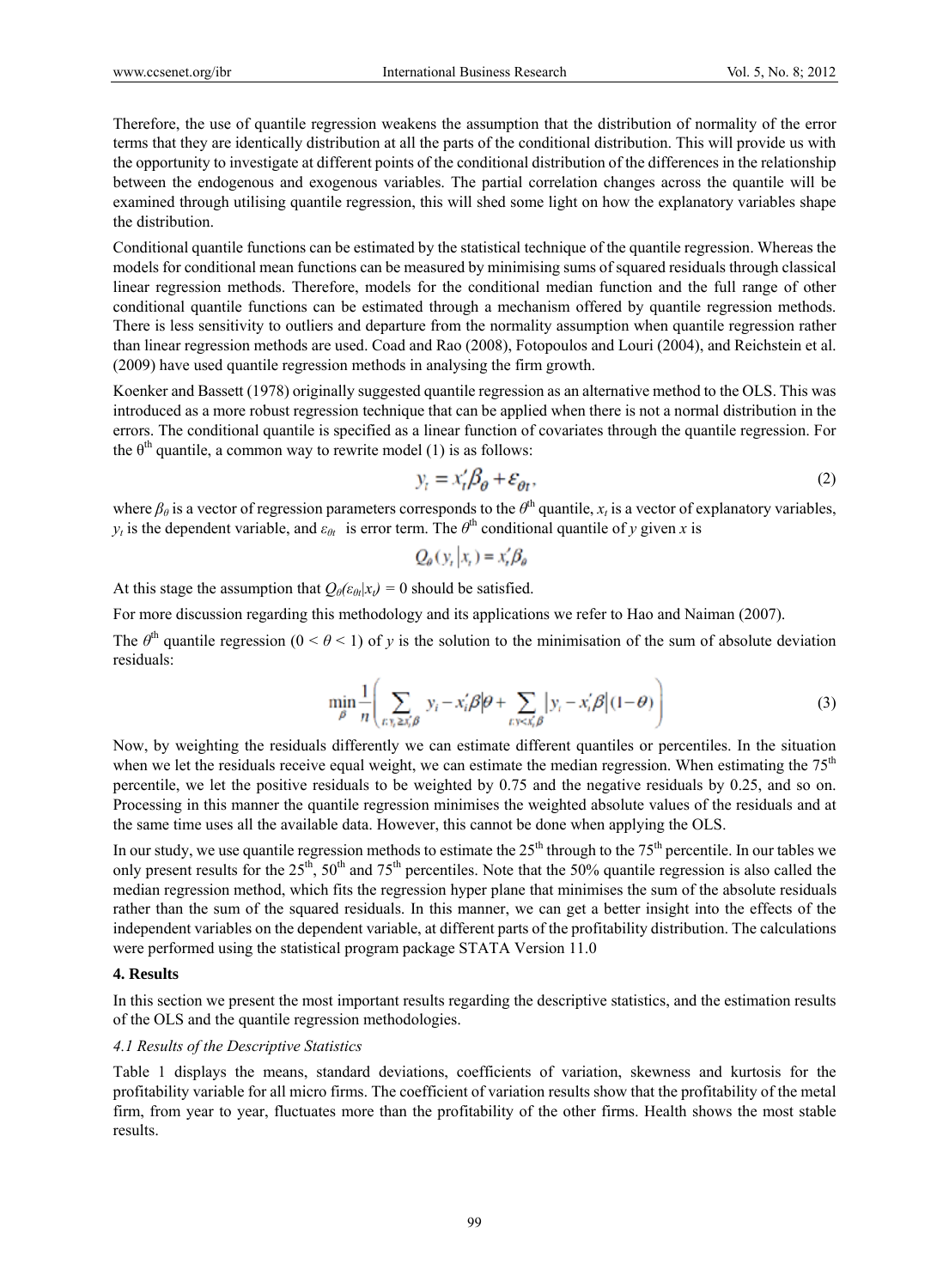|                             | Health   | Transport | Metal    | Trade   |  |
|-----------------------------|----------|-----------|----------|---------|--|
| Mean                        | .915     | .190      | .145     | .112    |  |
| St. dev                     | .163     | .253      | .217     | .110    |  |
| Variance                    | .028     | .064      | .064     | .0122   |  |
| Coefficients of variation % | 17.860   | 133.280   | 149.078  | 98.293  |  |
| <b>Skewness</b>             | $-1.481$ | .776      | .776     | 1.230   |  |
| kurtosis                    | 19.665   | 10.784    | 10.784   | 6.309   |  |
| Min                         | $-2.087$ | $-2.522$  | $-2.592$ | $-.099$ |  |
| max                         | .958     | 2.350     | 5.573    | .837    |  |

Table 1. Mean, standard deviation, coefficient of variation<sup>\*</sup>, skewness and kurtosis profitability for all micro firms<sup>\*\*</sup>

*Note:* <sup>\*</sup> the coefficient of variation expresses the standard deviation as a percentage of the mean. Comparing variation using the standard deviation would be misleading. The coefficient of variation overcomes this problem by adjusting for the scale of units in the population (Newbold, 2003). \*\* Health number of observations = 3,716, Transport number of observations = 3,526, Metal number of observations = 2,210, Trade number of observations = 3,080.

Table 2 reports the correlation among all variables of the model for all micro firms, and shows that the asset turnover has a stronger linear relationship ( $r = 0.63$ ) with profitability than the other variables for three of the four firms. The Growth variable comes in second place for these firms except for metal, and also reveals a small positive relationship with profitability for the firms. The exception is the metal firms, for which the growth variable has the lowest positive correlation  $(r = 0.24)$  with performance. The table also shows that the firm's age is negatively correlated with profitability for all firms.

| Profitability | X1  | X2  | X <sub>3</sub> | X4  | X5     | X6     |  |
|---------------|-----|-----|----------------|-----|--------|--------|--|
| Health        | .37 | .19 | د 1.           | .69 | $-.04$ | $-.06$ |  |
| Transport     | .25 | .13 | .              | .63 | د ا    | $-.13$ |  |
| Metal         | .12 | .25 | .11            | .24 | $-.10$ | .14    |  |
| Retail Trade  | .20 | .10 | .24            | .63 | .06    | $-.16$ |  |

Table 2. Correlations for all variables

#### *4.2 Estimation Results*

In general, using both estimation methods, we find variables such as growth, productivity and asset turnover to have a positive and highly significant effect on the profitability of the different firms. The magnitude of the parameters, however, varies for the different firms and estimation methods. The intercept is also positively significant in almost all cases.

In the following, first an OLS model is estimated followed by the quantile regression for each of the different firms (see Tables 4, 6 and 8). For illustrative purposes, the results for the metal micro firm are a commented upon further. The results for the other firms will follow analogously.

## *4.3 Ttrade Micro Firms*

The OLS results for these firms show that, in addition to firm growth (our measure of firm growth is the change in quantity of sales), productivity and lagged profitability, during the year of study, have been shown to be significant with positive effects. The firm size (our measure of firm size is the number of employees) has also been shown to be significant at all significance levels (p-value  $= 0.000$ ), but with a negative effect. Most studies found that there is a negative relationship between firm size and profit, indicating that most service sectors have something like a minimum efficient scale of operation (Johnson, Conway & Kattuman, 1999). In addition, Table 3 presents the firm's age to be significant and having a negative effect.

When comparing the results of the estimates of the OLS and the quantile regression, we can see that the results from the quantile regression method are more informative with regard to inferences about the effect of the explanatory variables on the dependent variable. For illustrative purposes, and to foster the reader's understanding of quantile regression, the equation for the  $25<sup>th</sup>$  percentile is illustrated briefly; all the others follow analogously. In order to understanding the functioning of quantile regression, and at the same time also point to the differences from OLS, we focus on the results for the independent variable, which are now shown not to be statistically significant. This can mean that these variables have not shown any significance on the dependent variable, in the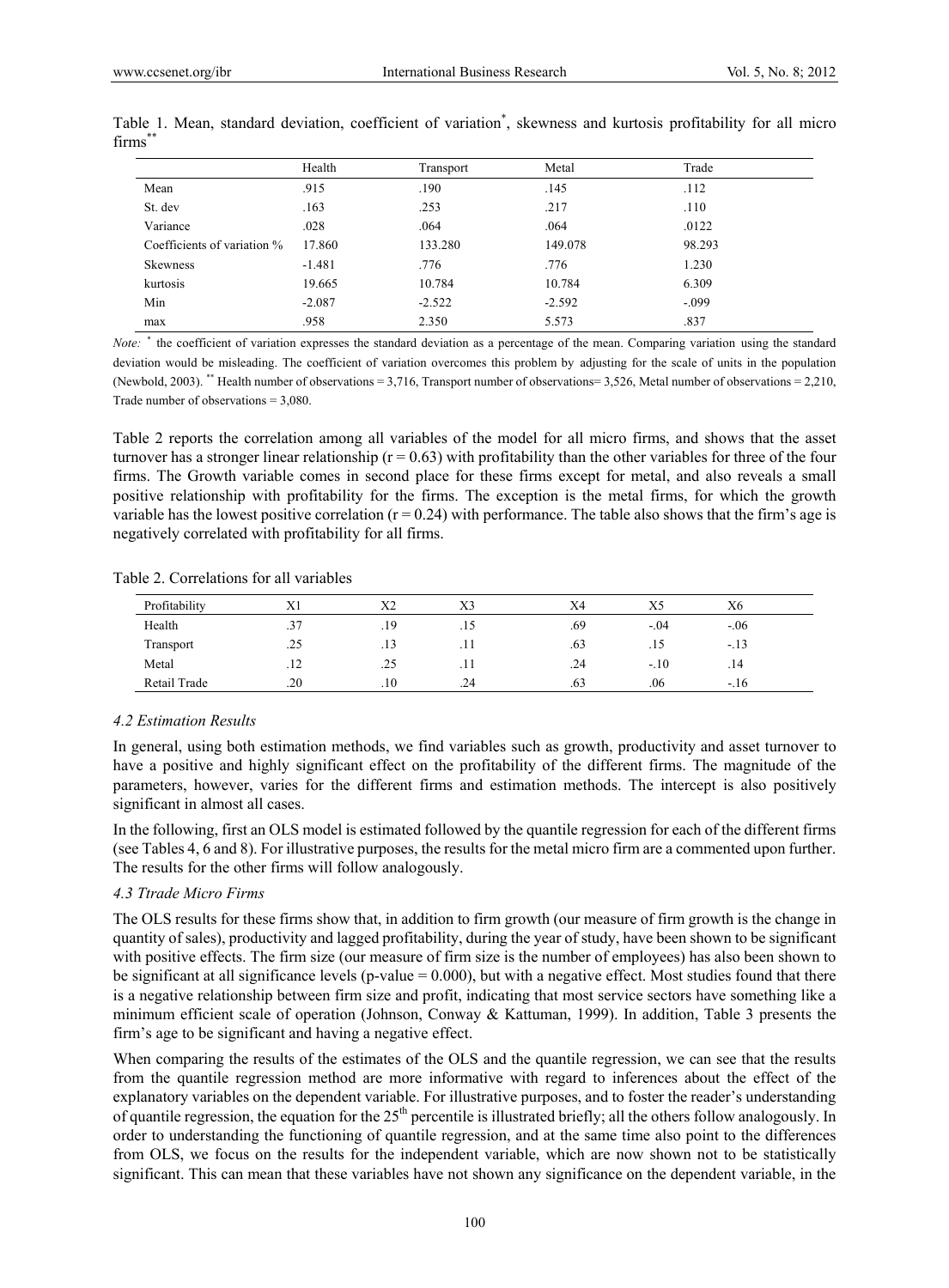case when the profitability is low. Moreover, the magnitude of the effect of productivity is also reduced from 0.15 in the OLS case to 0.14 in the 25th percentile case. For the cases with higher percentiles, the effect of this variable becomes larger in magnitude to achieve the value of 0.22 in the case of the 75th percentile, i.e. when the profitability is very high.

However, in the case where the firm has a fairly high profitability, all the variables have shown significant effects. The effects of firm growth, productivity, lagged profitability and macroeconomic alteration affect during years are positive. This means that when the profitability of the firm is fairly high these variables can affect the profitability in a positive way. The lagged dependent variable during the time of study has a larger positive than the growth, productivity and assets turnover, and that firm size and age has a larger negative effect than the firm age. The OLS and quantile regression results in all cases showed that the firm age variable has a negative sign and non-significant.

## *4.4 Health Micro Firm*

When applying the OLS, in addition to growth, lagged profitability and productivity have also shown a rather significant positive effect. This effect becomes larger and more significant. Moreover, when considering the quantile regression; the results have also shown that size has a negative significant effect and that the effect becomes larger as the profitability becomes higher. Note that this result is not discovered at all by the OLS. And the results have also shown that firm age has a negative effect but not significant.

## *4.5 Transport Micro Firm*

The OLS results for these firms show that in addition to the growth and productivity variables, which have positive and significant, asset turnover also has a positive effect that is significant (the p-value for the parameter is 0,000). This means that the importance of this variable is stronger when considering the results from the 75th percentile, which stands for the cases of very high performance. We also find size to have a highly significant negative effect on the dependent variable. This effect is more negative for the cases with 50th percentiles (i.e. for mediocre profitability), and the 75th percentile. This means that the effect of changing the number of employees is more negative when the profitability of the firm is mediocre, and less negative when the firm has very high profitability. The OLS and quantile regression results in all cases showed that the firm's age variable has a negative sign and is non-significant.

## *4.6 Metal Micro Firm*

Using the OLS, the variable that has a significant effect are growth, lagged profitability, productivity and asset turnover with an estimated parameter value of 0.023, 0.128, 0.23 and 0.054 respectively. Now, by using the quantile regression, we find that the value of these parameters increases with the estimated percentiles, to achieve the values of 0.60, 0.11, 0.28 and 0.05 respectively, in the case of the 75th percentile, i.e. the size coefficient shows a surprising result, when the profitability is very high. In this case, in the 50th and 75th percentiles, the firm size has also been shown to have a negative significant effect, while the firm size variable has shown a non-significant and also negative effect in the case of the OLS. On the other hand, looking at the output of the 25th percentile regression regarding the size variable, one finds a more differentiated picture than in the cases of the 50th and 75th percentiles. The results here would suggest that for this low percentile the effect seems to be even smaller, has a negative sign and is non-significant, which is different from what is suggested by the 50th and 75th percentile regression. Again, such information cannot be found from the OLS regression. In general, when using the quantile regression approach, we go deeper into the dynamics of the factors that affect profitability, and hence obtain more interesting results than the usual OLS can provide. The OLS and quantile regression results, in all cases showed that the firm age variable has a negative sign and is non-significant.

| $R^2 = 0.45$   | constant_ |       | X2      | X3    | X4    |       | Х6      |
|----------------|-----------|-------|---------|-------|-------|-------|---------|
| Coef.          | $-.008$   | .041  | $-.031$ | .075  | .149  | .007  | $-.001$ |
| <b>Std Err</b> | .0162     | .058  | .005    | .012  | .003  | .001  | .0000   |
| P-Value        | 0.615     | 0.000 | 0.0000  | 0.000 | 0.000 | 0.000 | 0.000   |

Table 3. The OLS method results for trade

*Note:* Number of obs = 3080,  $F(7,37072) = 360.45$ , Root MSE = .0818, Prob > F = 0.0000.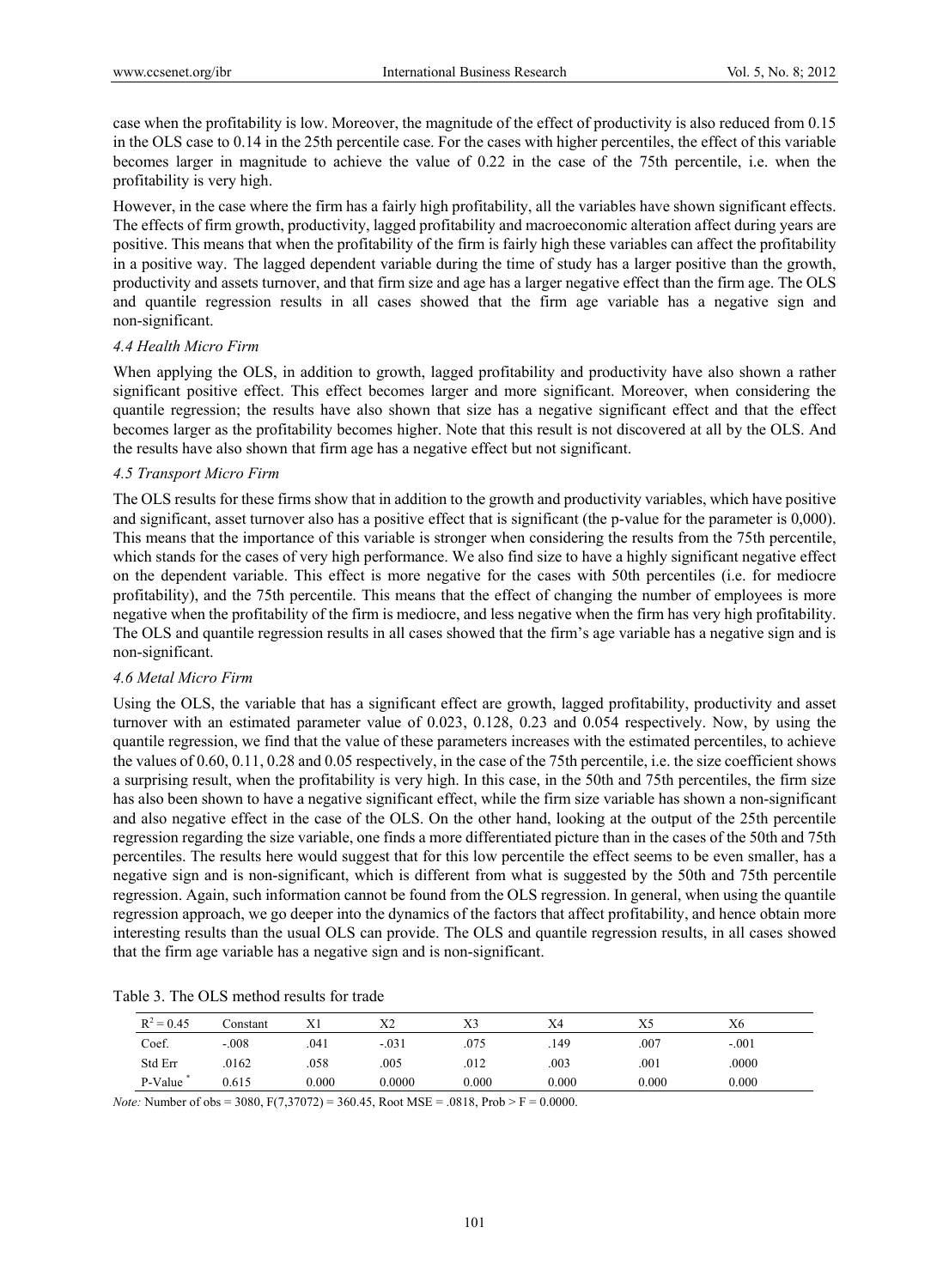| 25%            |          |       |          |       |      |       |          |
|----------------|----------|-------|----------|-------|------|-------|----------|
| $R^2 = 0.3105$ | Constant | X1    | X2       | X3    | X4   | X5    | X6       |
| Coef.          | $-.113$  | .032  | $-.008$  | .0591 | .145 | .002  | $-.0003$ |
| Std Err        | .014     | .006  | .005     | .011  | .004 | .001  | .00008   |
| P-Value        | .000     | .000  | .084     | .000  | .000 | .001  | .001     |
| 50%            |          |       |          |       |      |       |          |
| $R^2 = 0.3481$ | Constant | X1    | X2       | X3    | X4   | X5    | X6       |
| Coef.          | $-.084$  | .0245 | $-.0279$ | .0819 | .190 | .009  | $-.0004$ |
| Std Err        | .009     | .0032 | .0031    | .0070 | .002 | .002  | .0001    |
| P-Value        | 0.000    | .000  | .000     | .000  | .000 | .000  | .000     |
| 75%            |          |       |          |       |      |       |          |
| $R^2 = 0.3524$ | Constant | X1    | X2       | X3    | X4   | X5    | X6       |
| Coef.          | .0248    | .033  | $-.066$  | .084  | .222 | .014  | $-.0005$ |
| Std Err        | .0156    | .006  | .005     | .0143 | .004 | .0007 | .0001    |
| P-Value        | .112     | .000  | .000     | .000  | .000 | .000  | .000     |

Table 4. The quantile regression results for trade

Table 5. The OLS method results for health

| $R^2 = 0.49$         | Constant  |       | X2      | X3    | X4    |         | X6      |  |
|----------------------|-----------|-------|---------|-------|-------|---------|---------|--|
| Coef.                | $-.183$   | .073  | $-.018$ | .028  | .265  | $-.001$ | $-.000$ |  |
| Std Err              | 023       | .007  | .008    | .013  | .0065 | .002    | .000    |  |
| P-Value <sup>*</sup> | $0.000\,$ | 0.000 | 0.020   | 0.039 | 0.000 | 0.732   | 0.831   |  |

*Note:* Number of obs = 3716,  $F(7,3708) = 516.27$ , Root MSE = .11926, Prob > F= 0.0000.

Table 6. The quantile regression results for health

| 25%            |          |       |                |                |       |       |          |  |
|----------------|----------|-------|----------------|----------------|-------|-------|----------|--|
| $R^2 = 0.3972$ | Constant | X1    | X <sub>2</sub> | X3             | X4    | X5    | X6       |  |
| Coef.          | $-.266$  | .046  | $-.025$        | .034           | .284  | .009  | $-.000$  |  |
| Std Err        | .0105    | .003  | .003           | .006           | .002  | .000  | .000     |  |
| P-Value        | 0.000    | 0.000 | 0.000          | 0.000          | 0.000 | 0.000 | 0.001    |  |
| 50%            |          |       |                |                |       |       |          |  |
| $R^2 = 0.41$   | Constant | X1    | X <sub>2</sub> | X3             | X4    | X5    | X6       |  |
| Coef.          | $-.188$  | .046  | $-.025$        | .034           | .284  | .008  | $-.000$  |  |
| Std Err        | .010     | .003  | .003           | .006           | .002  | .001  | .0001    |  |
| P-Value        | 0.000    | 0.000 | 0.000          | 0.000          | 0.000 | 0.008 | 0.000    |  |
| 75%            |          |       |                |                |       |       |          |  |
| $R^2 = 0.39$   | Constant | X1    | X <sub>2</sub> | X <sub>3</sub> | X4    | X5    | X6       |  |
| Coef.          | $-.077$  | .038  | $-.067$        | .0499          | .308  | .026  | $-.0002$ |  |
| Std Err        | .013     | .005  | .005           | .009           | .003  | .001  | .0001    |  |
| P-Value        | 0.000    | 0.000 | 0.000          | 0.000          | 0.000 | 0.000 | 0.105    |  |

# Table 7. The OLS method results for transport

| $R^2 = 0.456$ | ∠onstant |      | X2      | A3   | X4   | X5   | X6      |
|---------------|----------|------|---------|------|------|------|---------|
| Coef.         | $-.228$  | 075  | $-.041$ | .001 | .398 | .031 | $-.002$ |
| Std Err       | .036     | .007 | .012    | .022 | .008 | .003 | .0003   |
| P-Value       | .000     | .000 | .001    | .951 | .000 | .000 | .000    |

*Note:* Number of obs = 3526, Root MSE = .1868, F(7,3518) = 421.15, Prob > F= 0.0000.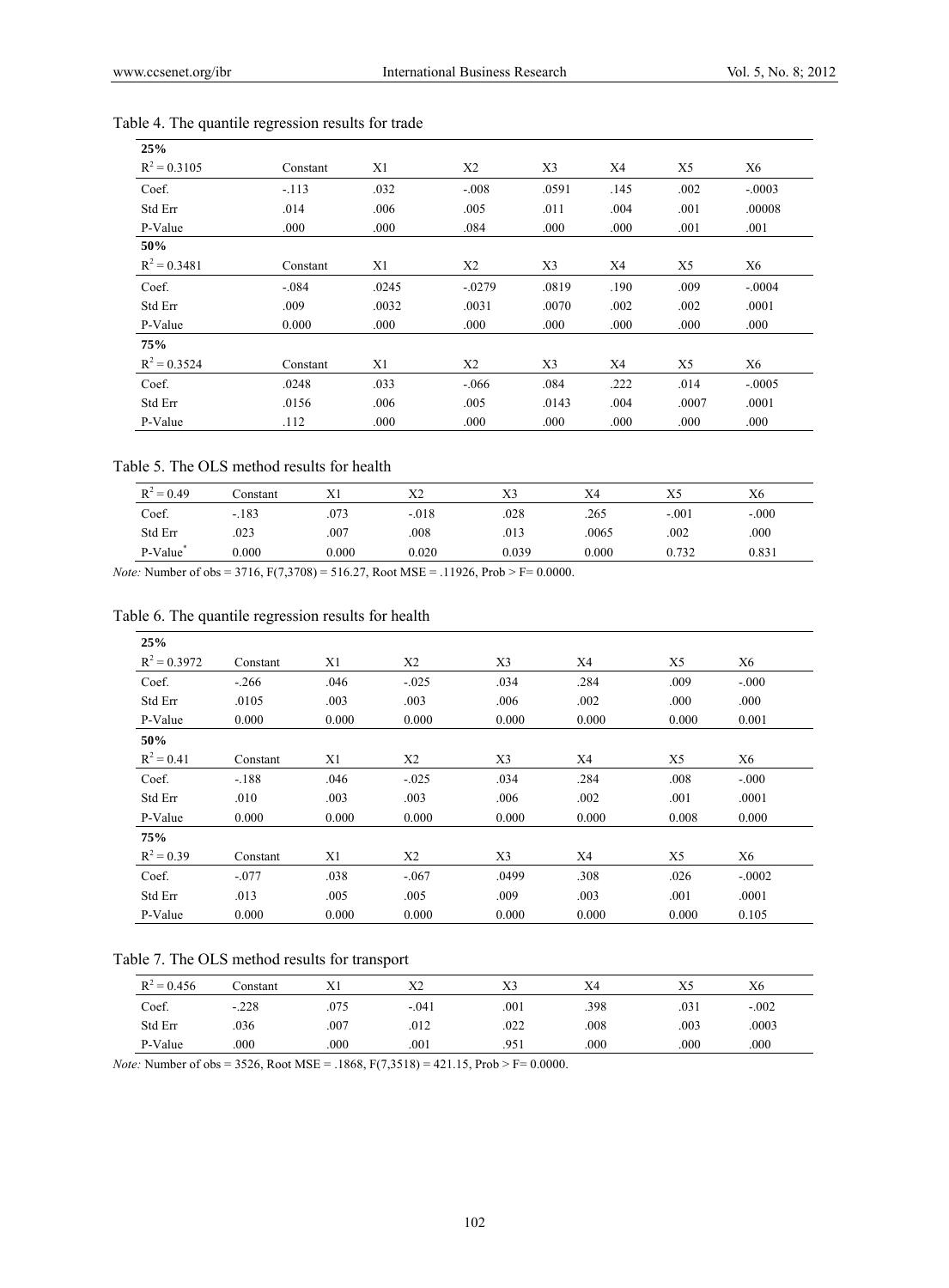| 25%           |          |      |                |       |      |      |         |
|---------------|----------|------|----------------|-------|------|------|---------|
| $R^2 = 0.327$ | Constant | Х1   | X <sub>2</sub> | X4    | X4   | X5   | X6      |
| Coef.         | $-.388$  | .080 | $-001$         | .063  | .372 | .007 | $-.001$ |
| Std Err       | .022     | .006 | .008           | .012  | .006 | .002 | .0001   |
| P-Value       | .000     | .000 | .856           | .000  | .000 | .000 | .000    |
| 50%           |          |      |                |       |      |      |         |
| $R^2 = 0.360$ | Constant | X1   | X3             | X4    | X5   | X6   | X6      |
| Coef.         | $-.326$  | .104 | $-.042$        | .096  | .452 | .031 | $-.001$ |
| Std Err       | .022     | .004 | .008           | .0128 | .005 | .002 | .0002   |
| P-Value       | .000     | .000 | .000           | .000  | .000 | .000 | .000    |
| 75%           |          |      |                |       |      |      |         |
| $R^2 = 0.355$ | Constant | X1   | X <sub>2</sub> | X3    | X4   | X5   | X6      |
| Coef.         | $-.210$  | .116 | $-.090$        | .089  | .509 | .066 | $-.001$ |
| Std Err       | .040     | .007 | .014           | .028  | .009 | .003 | .0003   |
| P-Value       | .000     | .000 | .000           | .000  | .000 | .000 | .001    |

Table 8. The quantile regression results for transport

Table 9. The OLS method results for metal

| $R^2 = 0.428$ | Constant | X1   | X2      | X3   | X4   | X5   | X6       |
|---------------|----------|------|---------|------|------|------|----------|
| Coef.         | $-.241$  | .023 | $-.022$ | .128 | .231 | .054 | $-.0003$ |
| Std Err       | .040     | .004 | .014    | .023 | .008 | .003 | .0003    |
| P-Value       | .000     | .000 | 114     | .000 | .000 | .000 | .244     |

*Note:* Number of obs = 2210, Root MSE = .16423, F(7,2202)=235.24.

Table 10. The quantile regression results for metal

| 25%           |          |      |                |                |      |      |          |
|---------------|----------|------|----------------|----------------|------|------|----------|
| $R^2 = 0.330$ | Constant | X1   | X <sub>2</sub> | X <sub>3</sub> | Х4   | X5   | X6       |
| Coef.         | $-.207$  | .038 | .001           | .137           | .185 | .005 | $-.0003$ |
| Std Err       | .0254    | .003 | .009           | .013           | .006 | .002 | .0001    |
| P-Value       | .000     | .000 | .937           | .000           | .000 | .009 | .061     |
| 50%           |          |      |                |                |      |      |          |
| $R^2 = 0.375$ | Constant | X1   | X <sub>2</sub> | X3             | X4   | X5   | X6       |
| Coef.         | $-152$   | .045 | $-.034$        | .121           | .242 | .025 | $-.0003$ |
| Std Err       | .018     | .002 | .006           | .011           | .003 | .001 | .0002    |
| P-Value       | .000     | .000 | .000           | .000           | .000 | .000 | .061     |
| 75%           |          |      |                |                |      |      |          |
| $R^2 = 0.401$ | Constant | X1   | X <sub>2</sub> | X <sub>3</sub> | X4   | X5   | X6       |
| Coef.         | $-.102$  | .060 | $-.060$        | .112           | .281 | .047 | $-.0003$ |
| Std Err       | .024     | .002 | .009           | .015           | .004 | .002 | .0002    |
| P-Value       | .000     | .000 | .000           | .000           | .000 | .000 | .097     |

## **5. Summary and Conclusion**

The specific aim of this study is to identify the relationship between micro firm profitability and factors such as growth sales, firm size, lagged profitability, productivity, asset turnover and age, by using data for more than 2,500 Swedish micro firms for the year 2007.

The main purpose is to provide additional empirical evidence by measuring the profitability of four important Swedish micro firm sectors. In order to understand how firms' profitability relates to key variables such as growth sales, firm size, lagged profitability, productivity, asset turnover and firm age, the OLS and the quantile regression techniques are used to estimate the profitability for these firms.

The results show that lagged profitability, productivity growth sales and asset turnover have significant positive effects on micro firms' profitability. Meanwhile, the firms' size and age have negative effects on the dependent variable.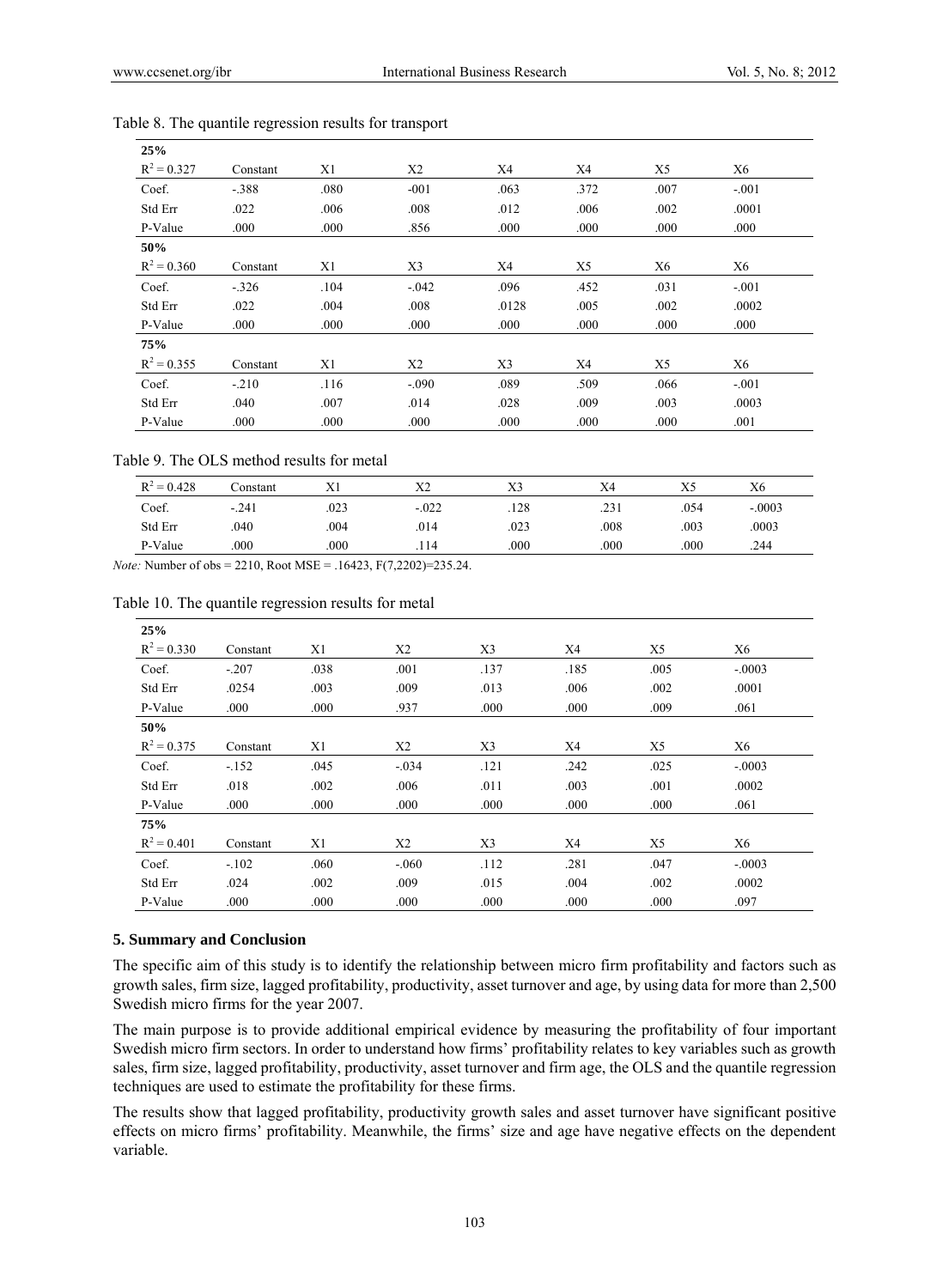In general, the results indicate some statistically significant negative effect of firm size on profitability. Meanwhile, the metal firm size; in this case in the 75th percentile, has demonstrated a negative significant effect, while firm size has shown a non-significant and also negative effect in the case of OLS. On the other hand, looking at the results for the 25th percentile regression, regarding the firm size variable, one finds a more differentiated picture than in the cases of the 50th and 75th percentiles. The results here would suggest that for this low percentile the effect seems to be even smaller, and has a negative sign and is non-significant, which is different from what is suggested by the 50th and 75th percentile regression. Again, such information cannot be found from the OLS regression.

Using both estimation methods, we found the variables growth sales, lagged profitability, productivity and asset turnover to have positive and significant effects on the profitability of the different micro firms, while the variable of firm size has negative and significant effects on profitability for all the micro firms in this study. The OLS and quantile regression results in all cases showed that the firm age variable has a negative sign and is non-significant for all micro firms in our study.

The magnitude of the parameters, however, varies for the different firms and estimation methods. Other variables have occasionally shown significant effects, depending on the estimation method, or which part of the profitability distribution we are estimating. In general, we found the quantile regression approach to be very useful in providing more detailed results than the usual OLS. The quantile regression approach also helps in understanding better the dynamics of the factors that may affect the profitability of the micro firms. Moreover, the correlation estimation, shows a weak correlation between the determinants of the micro firms' profitability such as age, and asset turnover. On the other hand, we found a strong correlation between productivity and firms' profitability. We also found that productivity has a greater correlation with the profitability variable.

To sum up, the results confirm the hypothesis that the included key factors are, in fact, important predictors of micro firm profitability. This research has also helped to disentangle the theoretical problems mentioned at the beginning of this article that are associated with key factors in the study. Some previous studies, which have studied the effect of growth, suggested that the growth factor cannot affect companies' profitability significantly. Based on a sample of Swedish micro firms, this article contributes to the literature showing evidence of a positive and statistically significant relationship between growth and profitability. Therefore, we can conclude that the employees' effect, as a consequence of the possibility for greater profitability.

The finding of this study concerning the impact of microeconomic suggestions such as competition, comparative advantage of production and technological progress and the law of diminishing returns on profitability of micro firm Swedish companies by using cross-section data for more 3000 micro firms, confirms a relationship between the profitability and economic activities – they are more likely to be profitable through steady time. Furthermore, the findings provide evidence about effects of the total factor productivity (comparative advantage) and the quantity sales during Sweden's transition to a steady state. One possible interpretation can be that government policy arrangements would affect business profitability differently in the short and the long term. In addition, the short-term policies (i.e., demand side policies) are likely to have less influence than policies aimed at supporting to moderate labour and fixed costs payments.

# *5.1 Implications*

Previous studies have used descriptive statistics methods, the generalised method of moment (GMM) and ordinary least squares (OLS) techniques to analyse the profitability of small firms. In this study, we apply OLS and quantile regression techniques. Combining these methods has enabled us to overcome difficulties such as highly skewed data and outliers. We have also been able to make more subtle inferences about the effects of key factors such as growth in sales, productivity, firm size and asset turnover on profitability. The wider implication for micro firm researchers and for firm researchers in general, is that it might be possible to overcome difficulties caused by non-normally distributed data, and to draw more subtle inferences by using proper estimation methodologies, which complement each other.

The size in terms of the number of employees has a negative impact on micro firm's profitability, and changing size is associated with worsening profitability. Our concluding recommendation, to those who are responsible for profitability recruitment, can be stated in the following two points:

- 1. Do not increase the number of employees, especially if you have able employees;
- 2. Encourage the growth of sales of Swedish micro firms, by using more advertising activities and innovations.

## **Acknowledgement**

The authors would like to thank professor Ghazi Shukur for Valuable suggestions.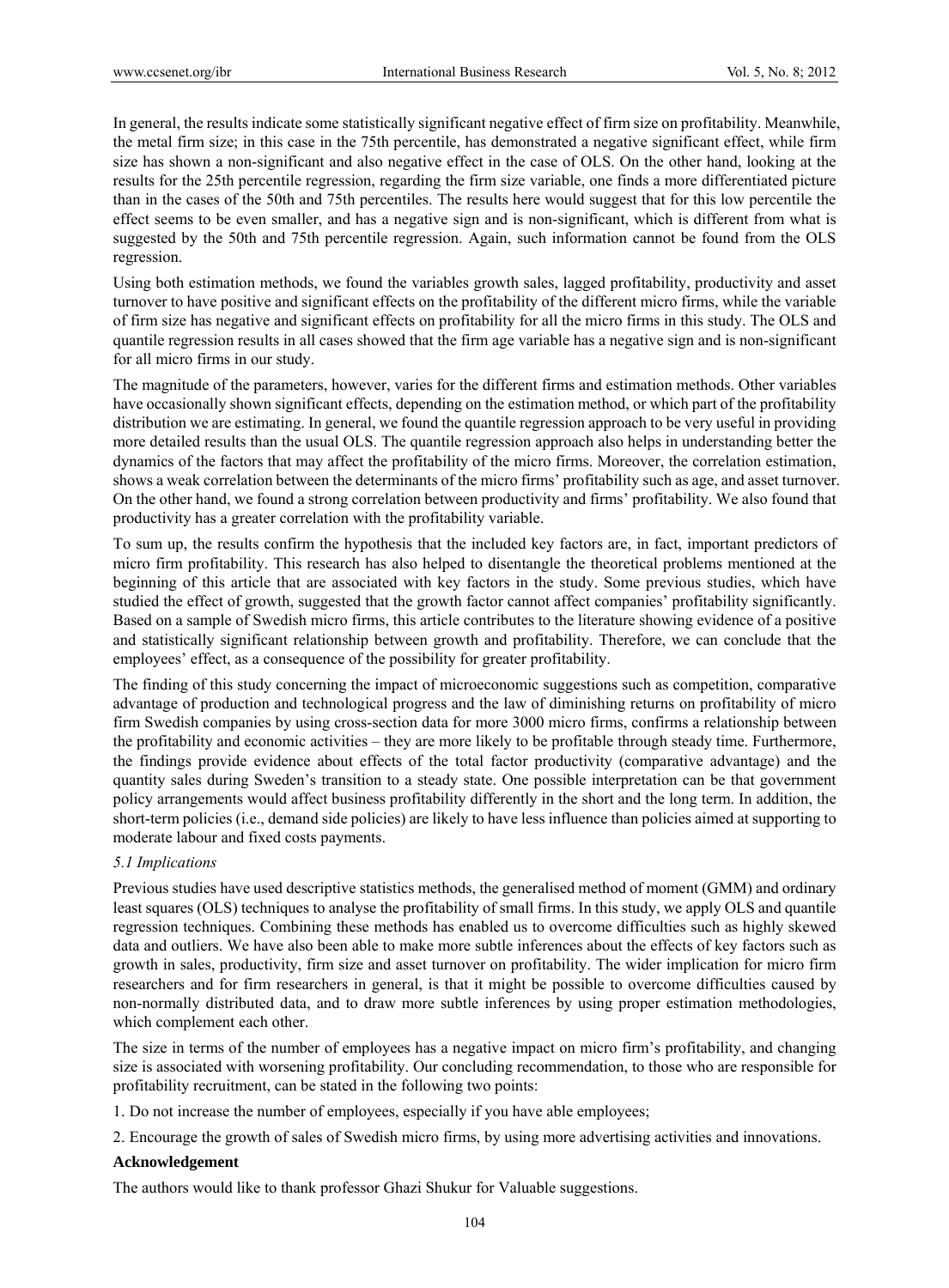#### **References**

- Barney, J. (2001). Resources-based theories of competitive advantage: A ten-year retrospective on the resource based view. *Journal of Management, 27*(6), 643-650. http://dx.doi.org/10.1177/014920630102700602
- Buchinsky, M. (1998). Recent advances in quantile regression models: A practical guide for empirical research. *Journal of Human Resources, 33*(1), 88-126. http://dx.doi.org/10.2307/146316
- Coad, A., & Rao, R. (2008). Innovation and firm growth in high-tech sectors: A quantile regression approach. *Research Policy, 37*(4), 633-648. http://dx.doi.org/10.1016/j.respol.2008.01.003
- Coed, A., & HölzI, W. (2009). On the autocorrelation of growth rates, evidence for micro, small and large firms from the Austrian service industries, 1975-2004. *J Ind Compet Trade, 9*, 139-166.
- Demsetz, H. (1973). Industry structure, market rivalry, and public policy. *Journal of Law and Economics, 16*(1), 1-9. http://dx.doi.org/10.1086/466752
- Dilling-Hansen, M. (2005). Small firms' performance and ownership structure. *Working paper*, School of Economics and Management, University of Aarhus, Denmark.
- Europstat. (1994). *Enterprises in the European Community*. Third report, Luxembourg.
- Evans, D. S. (1987). Tests of alternative theories of firm growth. *Journal of industrial Economics, 35*(4), 567-581. http://dx.doi.org/10.2307/2098588
- Fotopoulos, G., & Louri, H. (2004). Firm growth and FDI: Are multinationals stimulating local industrial development?. *Journal of Industry, Completion and Trade, 4*, 163-189. http://dx.doi.org/10.1023/B:JICT.0000047300.88236.f1
- Geroski, P., & Jaquemin, A. (1998). The persistence of profits: A European comparison. *Economic Journal, 98*, 375-389. http://dx.doi.org/10.2307/2233373
- Glancey, K. (1998). Determinanants of growth and profiotability in small entrepreneurial firms. *International Journal of Entrepreneurial Behaviour & Research, 4*(1), 18-27. http://dx.doi.org/10.1108/13552559810203948
- Goddard, J., Tavakoli, M., & Wilson, J. (2005). Determinants of profitability in European manufacturing and services: Evidence from a dynamic panel data. *Applied Financial Economics, 15*(18), 1269-1282. http://dx.doi.org/10.1080/09603100500387139
- Greiner, L. (1972). Evolution and revolutions as organisations grow. *Harvard Business Review, 50*(4), 37-46.
- Gschwandtner, A. (2005). Profit persistence in the very long run: Evidence from survivor and exciters. *Applied Economics, 37*(7), 793-806. http://dx.doi.org/10.1080/0003684042000337406
- Hardwick, P. (1997). Measuring cost inefficiency in the UK life insurance industry. *Applied Financial Economics, 7*(1), 37-44. http://dx.doi.org/10.1080/096031097333835
- Harhoff, D., Stahl, K., & Woywode, M. (1998). Legal form, growth and exit of west Germany firms-empirical results for manufacturing, Construction, trade and service industries. *Journal of Industrial Economics, 46*(4), 453-488. http://dx.doi.org/10.1111/1467-6451.00083
- Hawawini, G., Subramanian, V., & Verdin, P. (2003). Is performance driven by industry or firm specific factors? New look at the evidence. *Strategic Management Journal, 24*(1), 1-16. http://dx.doi.org/10.1002/smj.278
- Jensen, M., & Murphy, K. (1990). Performance pay and top-management incentives. *Journal of Political Economy, 98*(2), 225-264. http://dx.doi.org/10.1086/261677
- Johnson, P., Conway, C., & Kattuman, P. (1999). Small business growth in the short run. *Small Business Economics, 12*(2), 103-112. http://dx.doi.org/10.1023/A:1008006516084
- Jovanovic, B. (1982). Selection and evaluation of industry. *Econometrica, 50*, 649-488. http://dx.doi.org/10.2307/1912606
- Koenker, R. (2005). *Quantile regression, Econometrics Society Monographs*. Cambridge University Press.
- Koenker, R., & Bassett, G. (1978). Regression quantiles. *Econometrica, 46*(1), 33-50. http://dx.doi.org/10.2307/1913643
- Mueller, D. (1986). *Profits in the Long-Run*. Cambridge: Cambridge University Press. http://dx.doi.org/10.1017/CBO9780511664731